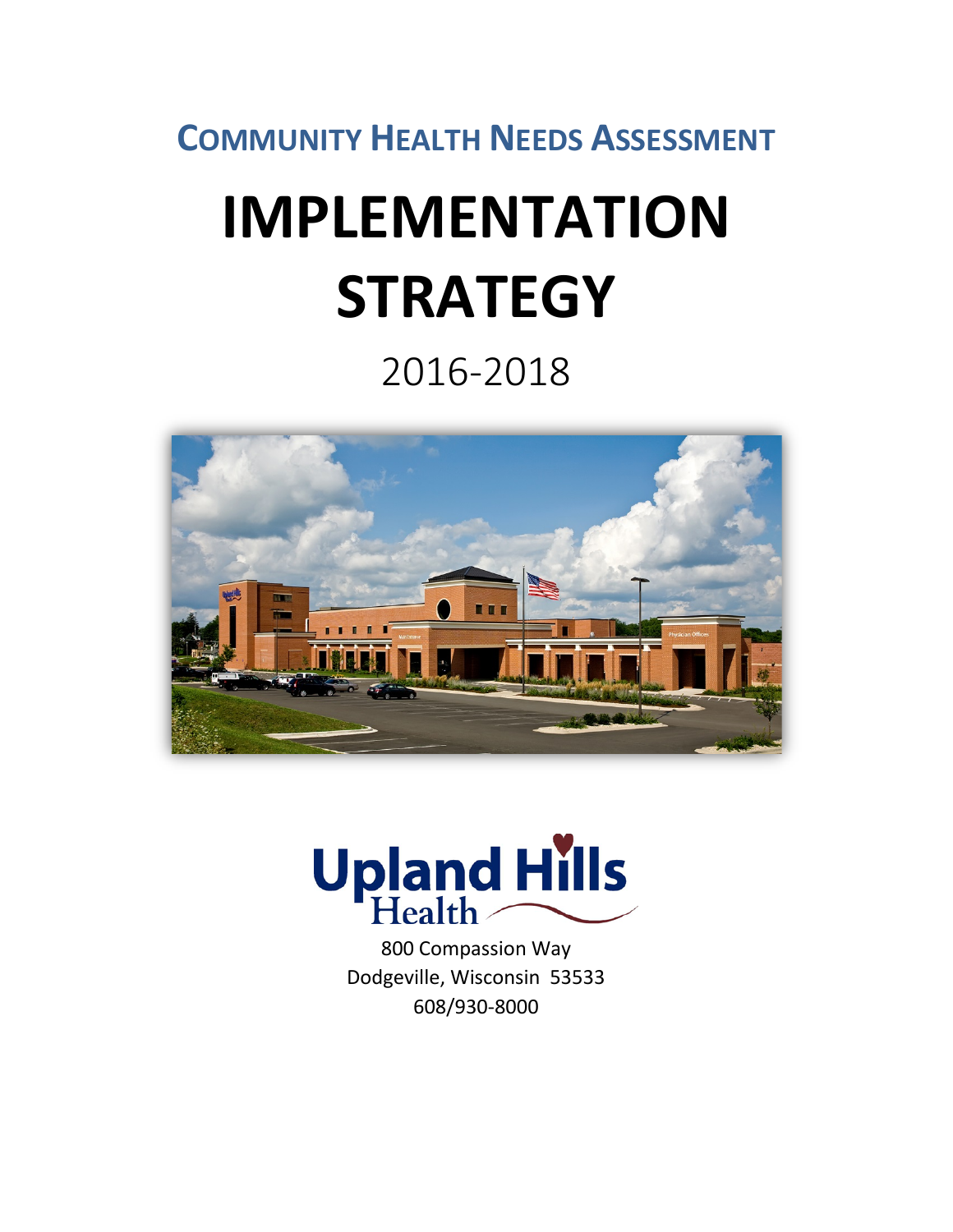#### Introduction:

Upland Hills Health conducted a Community Health Needs Assessment in 2015 to fulfill the mandated obligation as a tax-exempt hospital, in accordance with the Patient Protection and Affordable Care Act (PPACA). Upland Hills Health collaborated on the Community Health Needs Assessment process and prioritization of health needs with the following organizations:

- Iowa County Health Department
- Aging and Disability Resource Center (ADRC) of Southwest Wisconsin
- Iowa County Law Enforcement
- Community Connections Free Clinic

The assessment incorporated components of primary data collection and secondary data analysis that focused on the health and social needs of the service area. It included collection and analysis of input from persons who represented the interests of the community served by Upland Hills Health.

Based on the results of the primary and secondary data collection, three health needs rose to the top as priority issues to focus efforts on in the coming years.

- Addiction Medicine
- Physical Inactivity
- Access to Transportation

The following pages outline the goals for addressing each of the health issues and the action plan designed to positively effect change in each of the areas.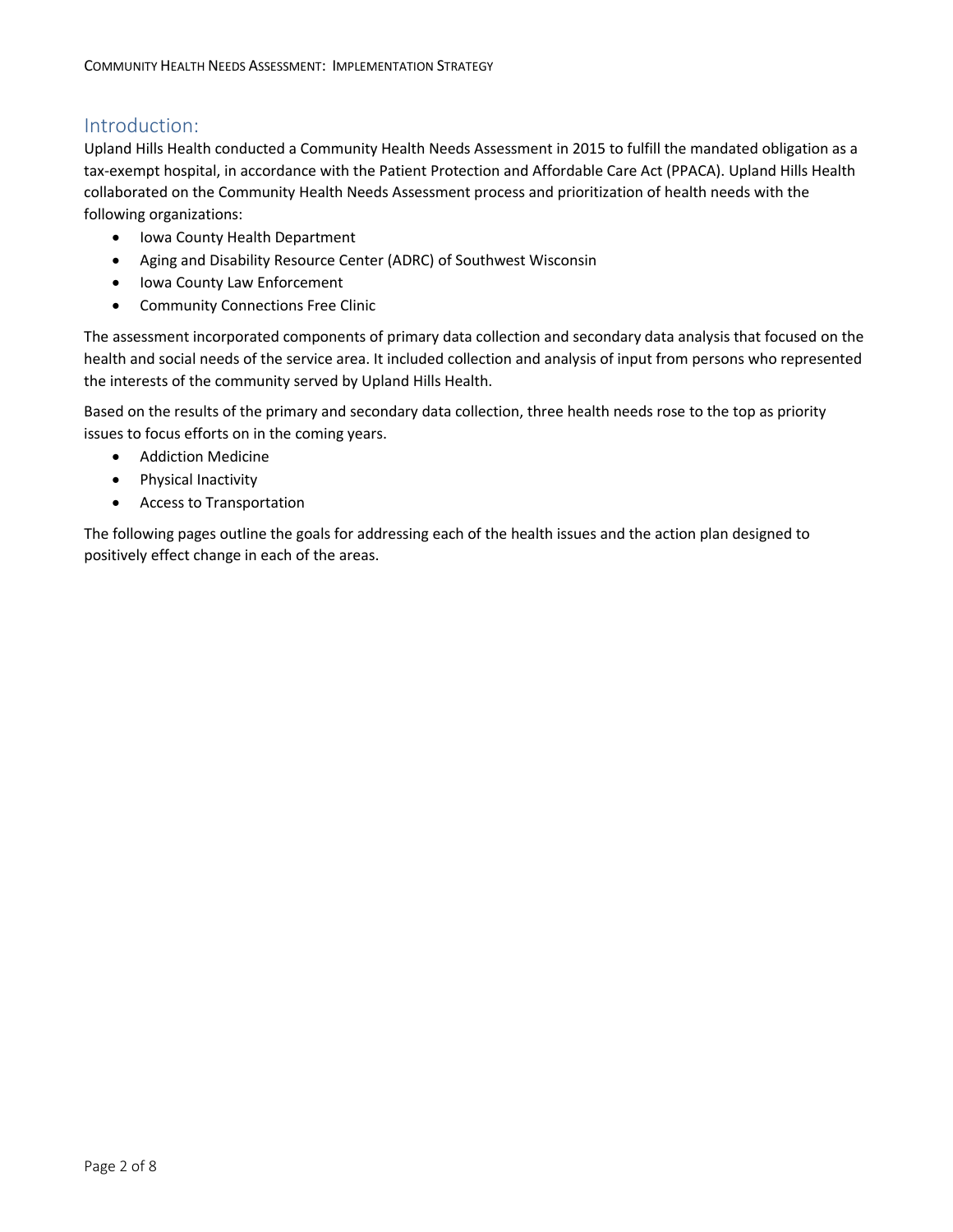## Addiction Medicine

Goals:

- Enhance public knowledge about the science of addiction medicine including risk factors, diagnosis, and treatment
- Improve healthcare practices within the Upland Hills Health system to reflect best practices for addiction
- Improve access to treatment for addiction medicine in our community

#### Action Plan:

- Focus on addiction medicine for one or more episodes of Wisconsin Doctors
- Send a letter to Upland Hills Health primary care patients regarding prescription drug abuse in our community
- Improve collaboration with local law enforcement on controlled substances and addiction medicine, and explore the possibility of a working group on this issue
- Explore attending providers' interest in addiction medicine evidence update CME and if desired provide this education
- Explore current hospital practices regarding screening for substance abuse and update these if necessary to reflect the best evidence-based screening methods
- Offer educational opportunities to nursing staff regarding brief intervention strategies such as motivational interviewing as well as local options for referral to treatment
- Improve UHH Primary Care Clinics' controlled substances prescribing practices by having all patients on longterm controlled substances report for an informed consent visit and be subject to regular and random urine drug screens
- Increase access to general psychiatric care through behavioral telehealth program
- Work towards adding a buprenorphine/naltrexone (suboxone) prescriber in our service area

#### Community Partners/Supporting Resources:

- Iowa County Law Enforcement
- Iowa County Health Department
- Unified Community Services
- Wisconsin Region Alcoholics and Narcotics Anonymous Chapters
- Madison Emergency Physician Group
- Dean Clinic Dodgeville
- Mineral Point Medical Center Group
- NIH National Institute on Drug Abuse
- CASA Columbia National Advisory Commission on Addiction Treatment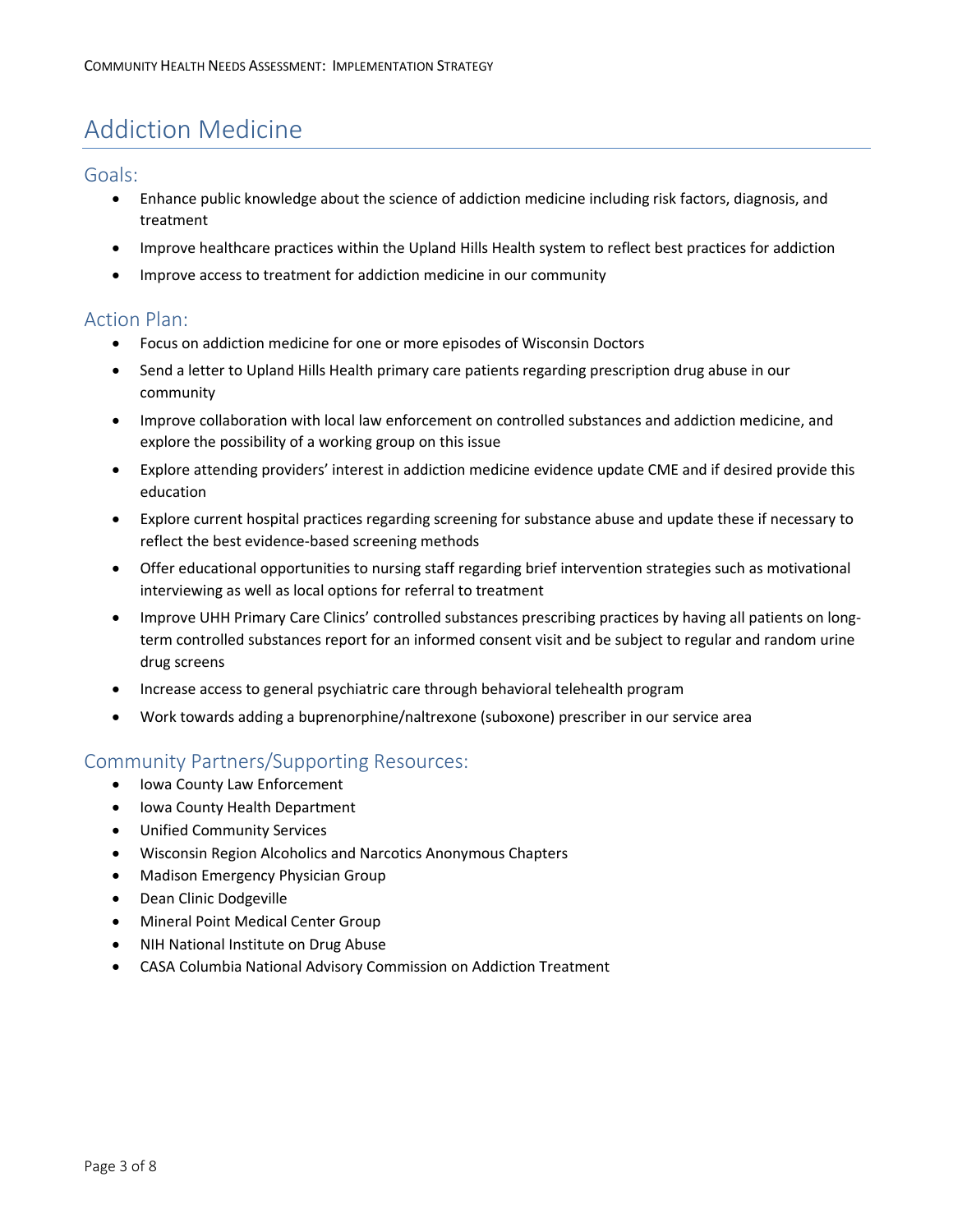## Physical Inactivity

#### Goals:

- Reduce the percentage of physically inactive adults in Iowa County from 22% to 20%.
- Reduce the percentage of obese adults (BMI 30 or greater) in Iowa County from 28% to 27%.

#### Action Plan:

- Continue participation in the Healthy Iowa County Initiative which started in January 2014. Laura Isaacson R.D. and Rebecca Tank RN are involved in the Diet and Physical Activity Task Force branch of this committee. The goal of the initiative is to partner with the medical community, schools, law enforcement, parks and recreation, businesses, local government and community groups to improve the health and wellness in our community. The other two sub-groups in this committee are Mental Health Issues and Drug and Alcohol Abuse.
- Continue to develop the Walking Trail on the UHH campus. This will benefit the UHH and Nursing and Rehab Center employees, visitors along with another opportunity activity for the community.
- Consider having an annual or biannual educational luncheon and/or dinner offered to the community. This luncheon and/or dinner would target lower socioeconomic individuals, with a meal provided and education on nutrition, activity and mental health.
- Explore the possibility of hosting a Joe Piscatella Seminar A one day seminar on lifestyle and heart-healthy living. Consider partnering with a Lands' End and Cummins Emissions for this event.
- Participate and co-sponsor the Health and Wellness Expo with the Aging and Disability Resource Center and provide education regarding physical activity, nutrition, and mental health along with free health screenings to participants.
- UHH Wellness Center Continue to promote and offer this affordable facility for exercise. The UHH Wellness Committee is working with the Therapy Center on the possibility of extending current hours and class offerings.
- UHH Hall Walking Program. Continue to offer and promote this popular free option for activity to the public. Consider signage to indicate distance in miles of hallway.
- Annual Community Fun Run/Walk. Continue to have UHH sponsor this event which promotes activity in our hospital and the community.
- Honor requests from community organizations for speakers at healthy lifestyle presentations.
- Continue the UHH Wellness Committees Nutrition and Physical Activity projects to help promote healthier food choices and activity options.
- Continue to partner with the Aging and Disability Resource Center and the Iowa County Health Department to sponsor and facilitate the Healthy Living with Diabetes program (a high level evidence-based prevention program from Stanford for individuals with diabetes). This program is being offered in the community and is free to Iowa County residents.
- Continue to partner with the Aging and Disability Resource Center and the Iowa County Health Department to sponsor and facilitate the Living Well with Chronic Conditions workshops (a high level evidence-based prevention program from Stanford for individuals with managing any chronic condition such as cancer, heart disease, high blood pressure, depression and anxiety). This program is being offered in the community and is free to Iowa County residents.
- Continue to partner with the Aging and Disability Resource Center and the Iowa County Health Department to sponsor and facilitate the Stepping On program (a high level evidence-based prevention program proven to be effective in managing fall prevention). This program is being offered in the community and is free to Iowa County residents.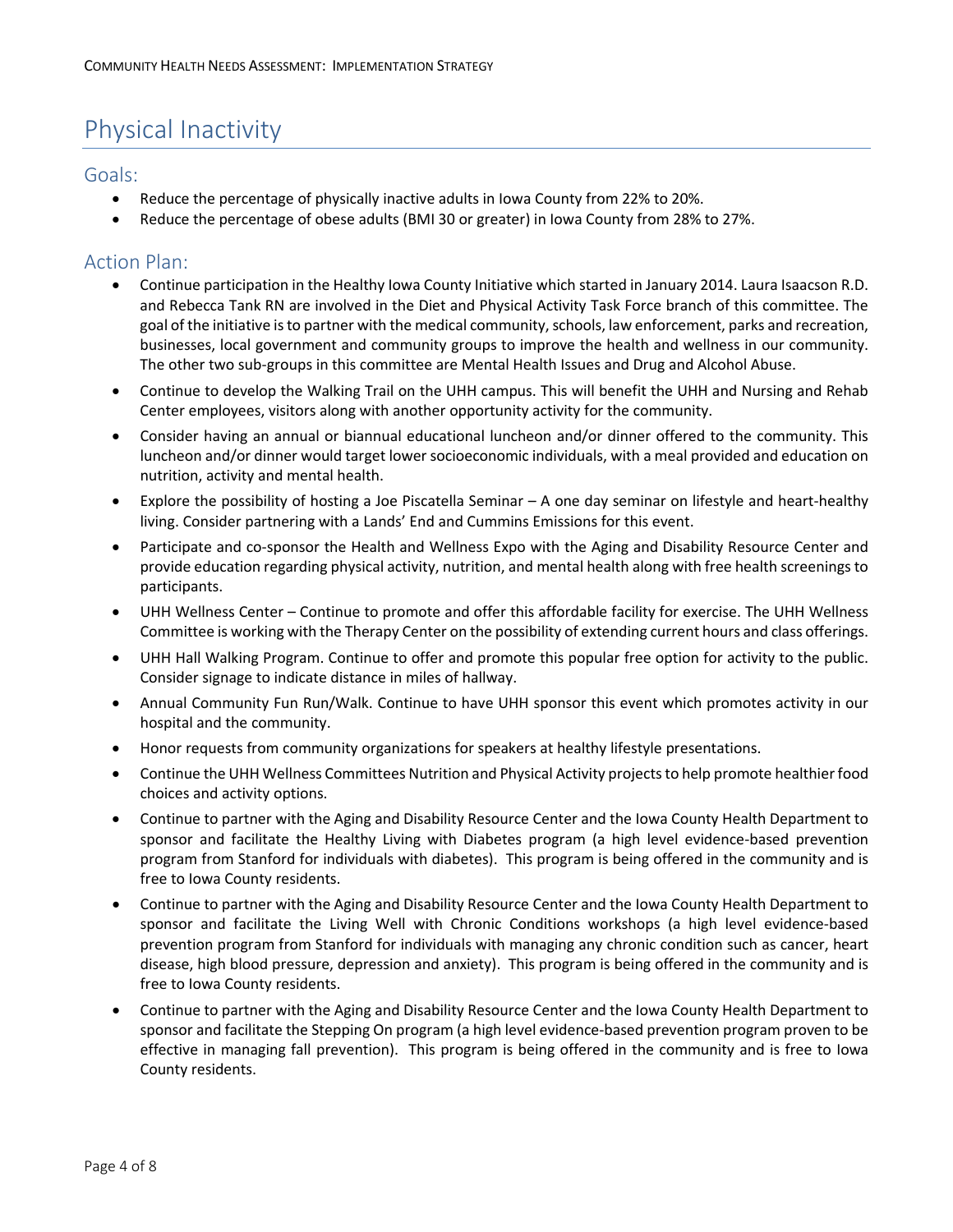- In 2016, the Aging and Disability Resource Center is participating in a research based pilot project aimed at decreasing sedentary behavior. The UHH will support the ADRC in this project by assisting in providing referrals to the program.
- The Aging and Disability Resource Center plans to identify and sponsor at least two bilingual or Spanish speaking individuals to be trained as facilitators in the Spanish version of Healthy Living with Diabetes program. The training of the facilitators shall be completed and the first local workshop planned by June 15, 2017. UHH will assist in the marketing of this program and assist in referring participants.

#### Community Partners/Supporting Resources:

- Aging and Disability Resource Center of Southwest Wisconsin Iowa County
- Iowa County Health Department
- Iowa County 4-H Youth Development Agent
- Iowa County Health Needs Assessment
- Southwestern Wisconsin Community Action Program
- UHH Wellness Committee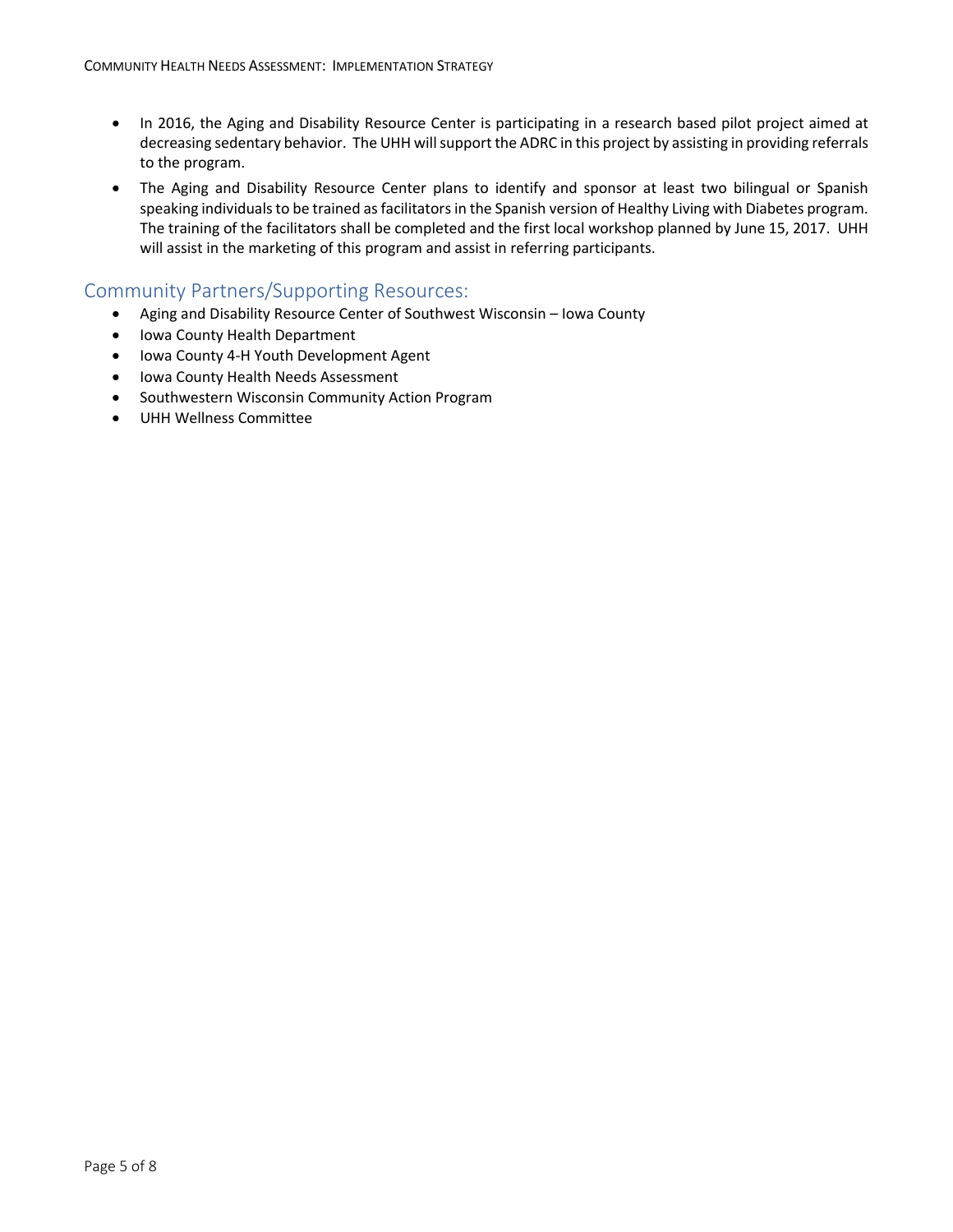### Access to Transportation

#### Goals:

• Increase options, awareness, and utilization of transportation services for medical and health-related treatments.

#### Action Plan:

- Develop a community task force to evaluate, plan, and implement new transportation options.
- Recruit and retain volunteer drivers.
- Develop an evening and weekend provider program.
- Develop a flyer listing all transportation options and distribute to community agencies, primary and specialty care clinics, and other health care providers.
- Explore opportunities to provide accessible transportation to individuals who reside rurally and are most at risk for isolation.

#### Community Partners/Supporting Resources:

- Aging and Disability Resource Center (ADRC)
	- o Care-A-Van bus service:
		- Suggested donation of \$5 per trip for eligible consumers: Iowa County residents over the age 60 or people with disabilities.
		- Any Iowa County resident is able to ride for a fee, space permitting.
		- Transportation used for shopping, banking, visiting friends and relatives, lunch, appointments, social outings.
	- o Driver Escort Transportation Program:
		- Relies upon volunteers to operate currently have 19 volunteers, with an average age of 86.
		- Eligible consumers: Iowa County residents over the age 60 or an adult with a disability.
		- Transportation only for non-emergency medical appointments (includes dental care, access to prescriptions, and mental health services).
		- **Transportation from door-to-door.**
		- Rates are a subsidized amount that are determined by round trip miles and begin at \$5.
		- **Transportation available within and outside of the county.**
- Dodgeville City Taxi:
	- o Operates Wednesday & Friday; operated by the ADRC located in Grant County and funded, in part, by the ADRC located in Iowa County, \$2 fee per one way trip within Dodgeville.
	- o May be available for use on off days at an additional cost (as determined by the ADRC program located in Grant County).
- Southwest CAP Lift Program:
	- o The Lift Coordinator would work with us if we have vehicles, and find and train drivers.
	- o Lift services fees are set by mileage traveled, current cost is \$.50 per mile.
	- o Services available to anyone.
	- o Services Offered: Transportation Information and Referral, Event Transportation Coordination, Rideshare Program Assistance, Travel Training, Transportation Program Training, Volunteer Driver Program.
- Other Available Services:
	- o Hodan Center
	- o Iowa County Health Department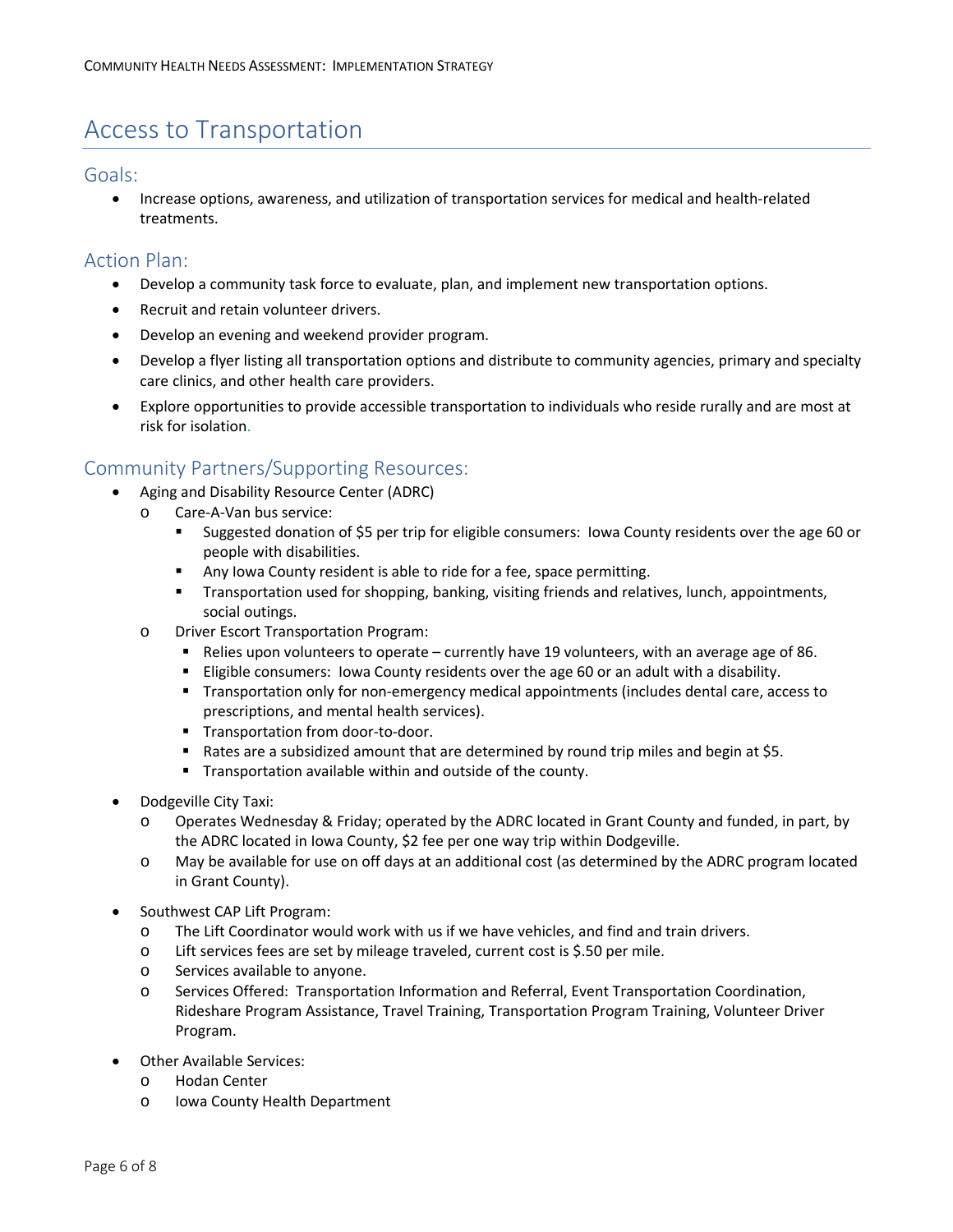## Needs Not Addressed At This Time & Why

#### Alcohol:

Alcohol abuse in Iowa County residents is an established concern for UHH and other health care agencies. Due to the limited number of Alcohol and other Drug Abuse programs and services, and limited resources overall, UHH plans to focus on Addiction Medicine at this time. However, as we evaluate and offer new services, UHH will continue to keep other AODA needs in mind.

#### Dropping Out of School:

Although recognized as a factor in poor health outcomes, addressing the school dropout rate is out of the scope of UHH's current mission.

#### Enhanced Services to Those With Dementia:

UHH is acutely aware of the issue of dementia and its effects on individuals and families. UHH consistently educates staff and works to improve internal processes to support those experiencing dementia, including those discharged from our facility. We will continue to keep abreast of the needs of the community in this area to determine the priority for future Community Health Needs Assessments focus.

The Aging and Disability Resource Center or ADRC in Iowa County has a strong focus on assisting individuals with Dementia and their families. A number of supportive services are available through this agency, including memory screens, support groups, and access to a Dementia Care Specialist employed the Aging and Disability Resource Center of Southwest Wisconsin.

The ADRC has been actively involved in the state's Dementia Care Redesign and has been an active contributor to the Legislators Task force on Dementia. Through a recently developed Caregiver Coalition, Dementia Friendly Communities has also become a strong focus both in the ADRC and the local community.

The Iowa County Aging Plan for 2016-18 includes specific goals to address areas of dementia and are as follows:

6-D. Services to People With Dementia

- Increase the use of the Virtual Dementia Tour® by the ADRC by offering at least 2 sessions for community members, with a minimum of 12 participants in the first offering and an increase to 18 participants in the second, with the participants gaining an improved understanding of dementia and increase the desire to create awareness in the community by August 1, 2016.
- Sustain the dementia-friendly community coalitions by holding regular meetings to continue to develop strategies to train at least 10 local businesses or organizations throughout 2016.
- Expand the initiative of a dementia capable ADRC to county employees by offering the dementia-friendly organization training to all county level offices and complete the training to a minimum of 50 county employees to increase awareness and understanding of dementia in their personal and professional lives, to be completed by November 1, 2017.
- The ADRC will encourage early detection and intervention of dementia by hosting at least one film festival to a minimum of 15 participants, with the showing of a dementia type film along with the promotion and offer of memory screens to increase awareness and understanding of dementia, to be completed by December 1, 2018.